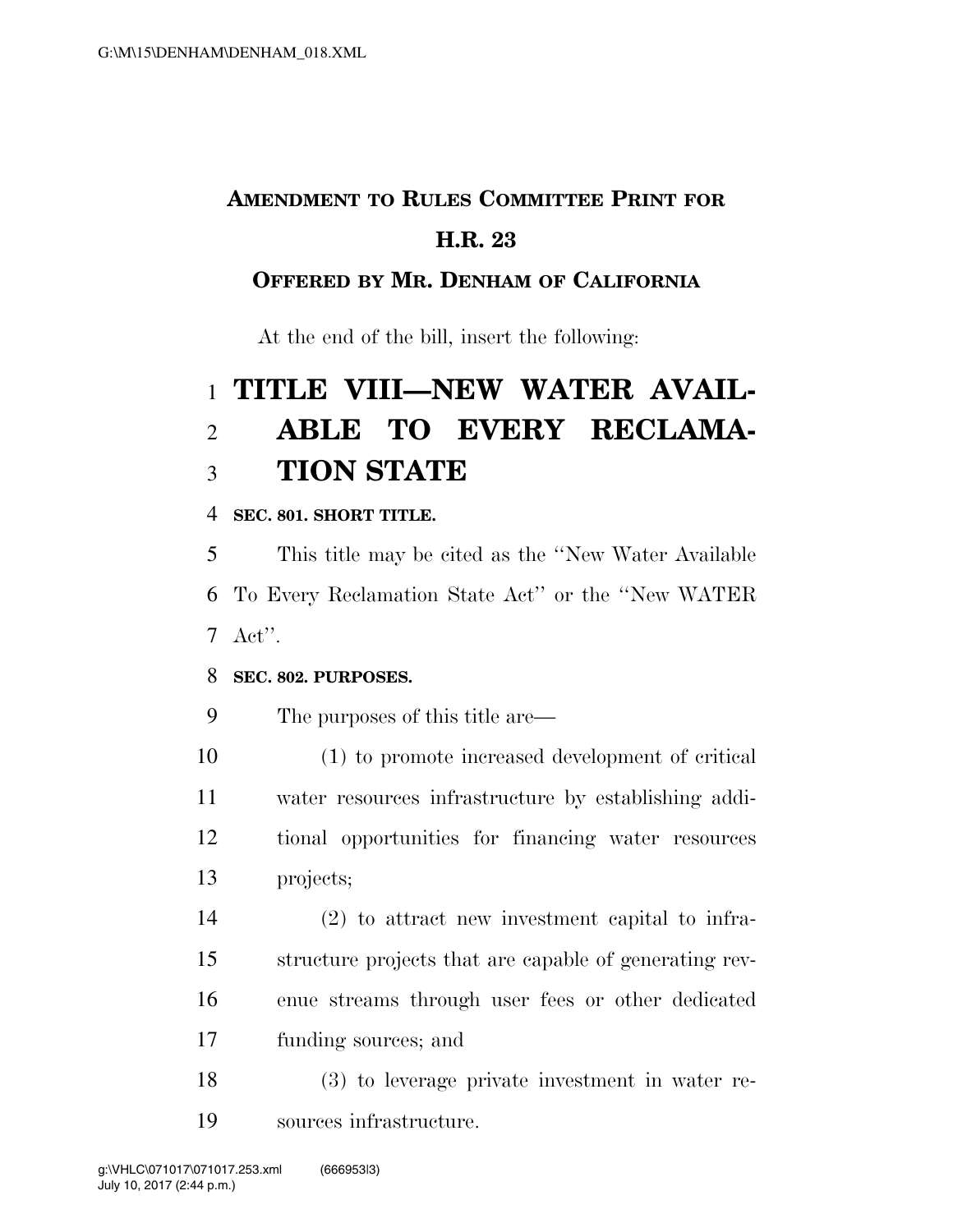#### **SEC. 803. AUTHORITY TO PROVIDE ASSISTANCE.**

 (a) IN GENERAL.—For 15 years after the date of the enactment of this Act, the Secretary may provide financial assistance under this title to carry eligible projects with-in—

(1) any Reclamation State;

 (2) any other State in which the Bureau of Reclamation is authorized to provide project assist-ance; and

(3) the States of Alaska and Hawaii.

 (b) SELECTION.—In selecting projects to receive fi- nancial assistance under subsection (a), the Secretary shall ensure diversity with respect to—

(1) project types; and

(2) geographical locations.

#### **SEC. 804. APPLICATIONS.**

 To be eligible to receive assistance under this title, an eligible entity shall submit to the Secretary an applica- tion at such time, in such manner, and containing such information as the Secretary may require.

#### **SEC. 805. ELIGIBILITY FOR ASSISTANCE.**

 (a) ELIGIBLE PROJECTS.—The following projects may be carried out using assistance made available under this title:

 (1) Any non-Federal water infrastructure project that—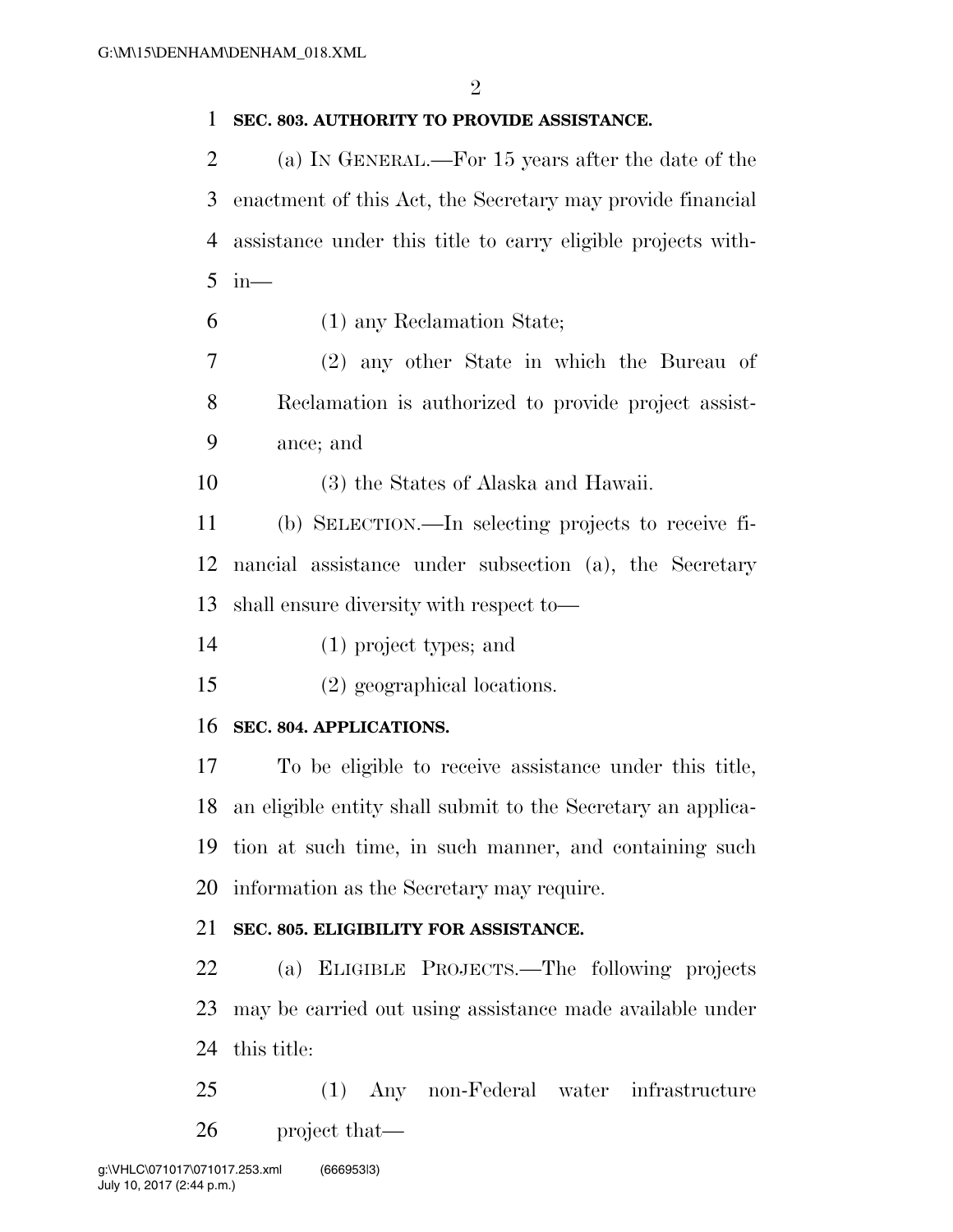| $\mathbf{1}$   | (A) the Secretary determines, through the                   |
|----------------|-------------------------------------------------------------|
| $\overline{2}$ | completion of an appraisal investigation and                |
| 3              | feasibility study, would contribute to a safe,              |
| $\overline{4}$ | adequate water supply for domestic, agricul-                |
| 5              | tural, environmental, or municipal and indus-               |
| 6              | trial use; and                                              |
| 7              | (B) is otherwise eligible for assistance                    |
| 8              | under this title.                                           |
| 9              | (2) A project for enhanced energy efficiency in             |
| 10             | the operation of a water system.                            |
| 11             | (3) A project for accelerated repair and replace-           |
| 12             | ment of an aging water distribution facility.               |
| 13             | (4) A brackish or sea water desalination                    |
| 14             | project.                                                    |
| 15             | (5) Acquisition of real property or an interest             |
| 16             | in real property for water storage, reclaimed or recy-      |
| 17             | cled water, or was tewater, if the acquisition is inte-     |
| 18             | gral to a project described in paragraphs (1)               |
| 19             | through $(5)$ .                                             |
| 20             | $(6)$ A combination of projects, each of which is           |
| 21             | eligible under paragraphs $(1)$ through $(6)$ , for which   |
| 22             | an eligible entity or group of eligible entities submits    |
| 23             | a single application.                                       |
| 24             | (b) ELIGIBLE COSTS.—Assistance made available               |
| 25             | under this title (as paid by or for the account of an obli- |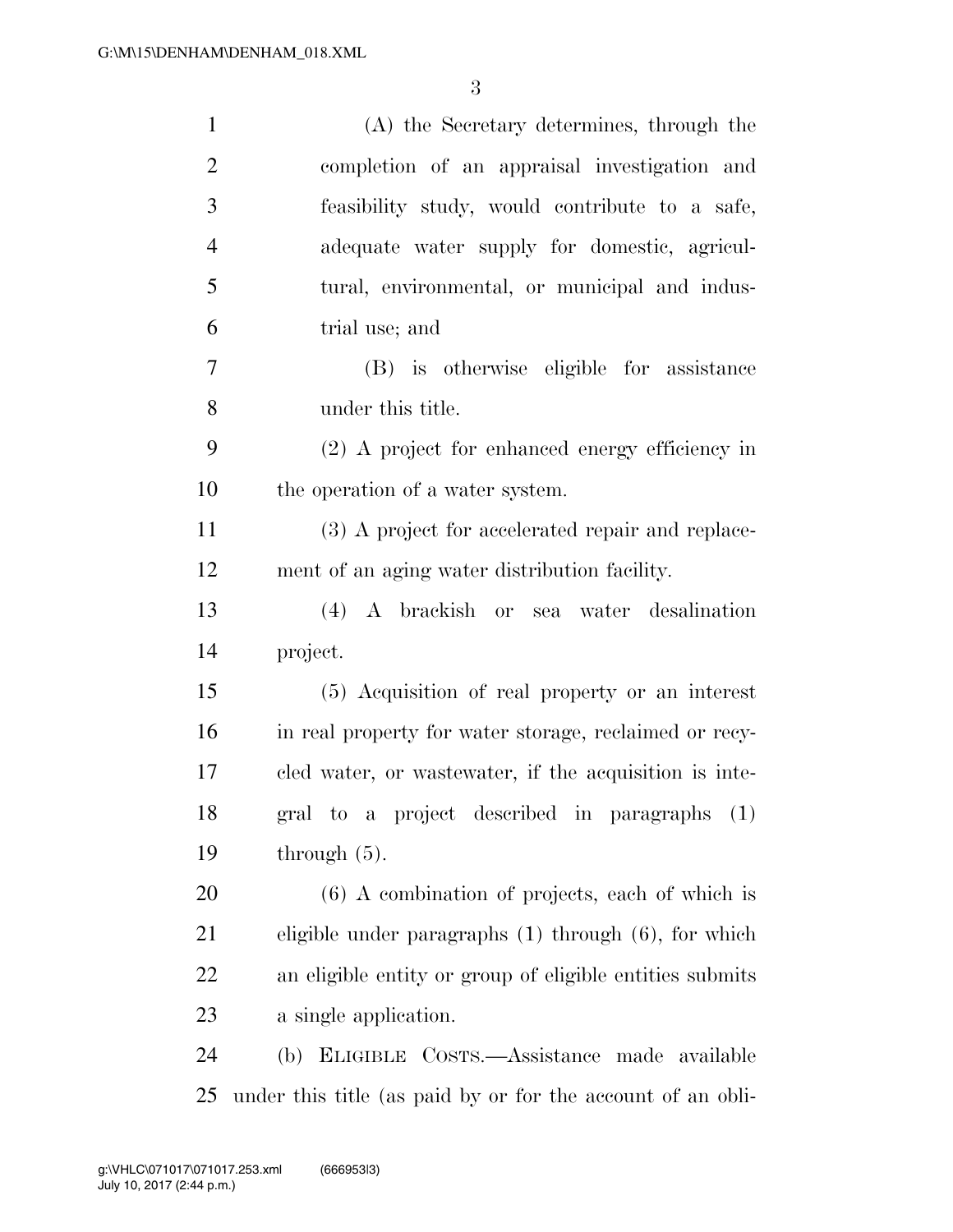gor) may be used to cover the following costs with respect to an eligible project:

 (1) Development-phase activities, including planning, feasibility analysis, revenue forecasting, environmental review, permitting, preliminary engi- neering and design work, and other preconstruction activities.

 (2) Construction, reconstruction, rehabilitation, and replacement activities.

 (3) Acquisition of real property (including water rights, land relating to the project, and improve- ments to land), environmental mitigation, construc-tion contingencies, and acquisition of equipment.

 (4) Capitalized interest necessary to meet mar- ket requirements, reasonably required reserve funds, capital issuance expenses, and other carrying costs during construction.

 (5) Refinancing interim construction funding, existing long-term project obligations, or a secured loan or loan guarantee made under this title.

 (c) ADDITIONAL ELIGIBILITY REQUIREMENTS.—To be eligible to receive financial assistance under this title, a project shall meet the following criteria, as determined by the Secretary:

(1) CREDITWORTHINESS.—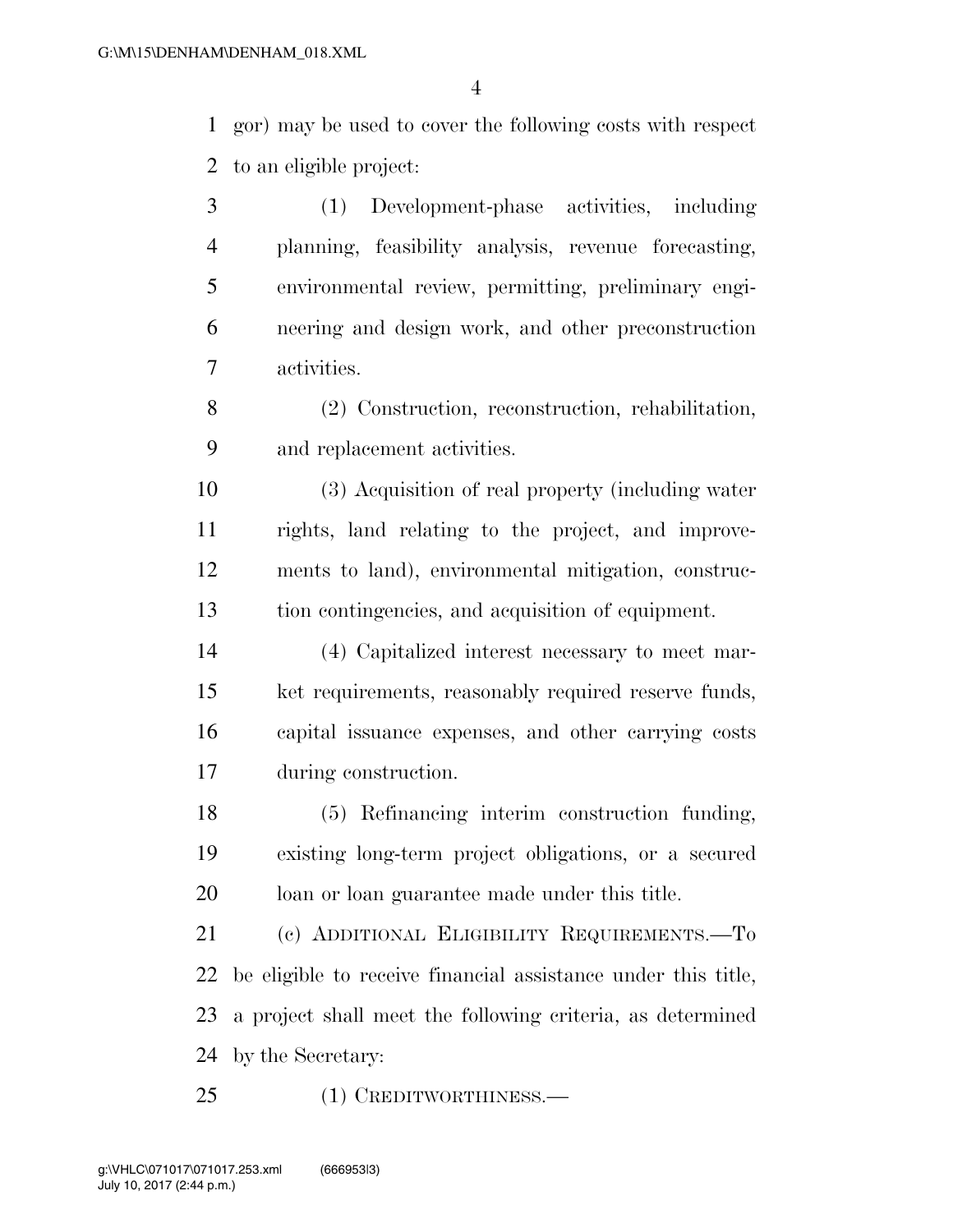| $\mathbf{1}$   | (A) IN GENERAL.—Subject to subpara-              |
|----------------|--------------------------------------------------|
| $\overline{2}$ | graph (B), the project shall be creditworthy, as |
| 3              | determined by the Secretary, who shall ensure    |
| $\overline{4}$ | that any financing for the project has appro-    |
| 5              | priate security features, such as a rate cov-    |
| 6              | enant, if applicable, and adequate coverage re-  |
| $\overline{7}$ | quirements, to ensure repayment.                 |
| 8              | (B) OPINION LETTER.—                             |
| 9              | (i)<br>PRELIMINARY RATING OPINION                |
| 10             | LETTER.—The Secretary shall require each         |
| 11             | applicant to provide a preliminary rating        |
| 12             | opinion letter from at least one rating          |
| 13             | agency indicating that the senior obliga-        |
| 14             | tions of the project (which may be the           |
| 15             | Federal credit instrument) have the poten-       |
| 16             | tial to achieve an investment-grade rating.      |
| 17             | (ii) FINAL RATING OPINION LET-                   |
| 18             | TERS.—The Secretary or the Adminis-              |
| 19             | trator, as applicable, shall require each        |
| 20             | project applicant to provide, prior to final     |
| 21             | acceptance and financing of the project,         |
| 22             | final rating opinion letters from at least       |
| 23             | one rating agency indicating that the sen-       |
| 24             | ior obligations of the project have an in-       |
| 25             | vestment-grade rating.                           |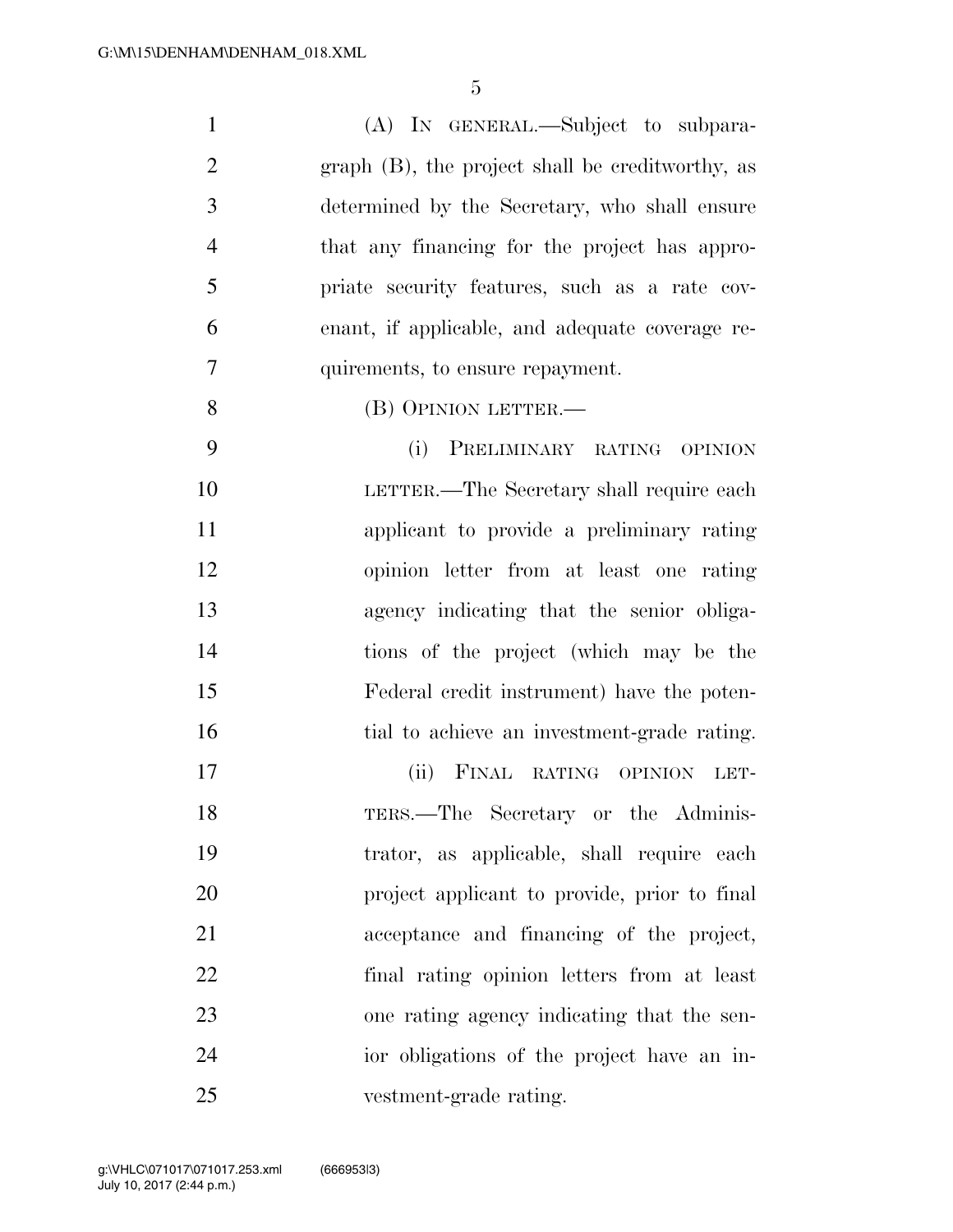(2) ELIGIBLE PROJECT COSTS.—The eligible project costs of a project shall be reasonably antici-pated to be not less than \$20,000,000.

 (3) DEDICATED REVENUE SOURCES.—The Fed- eral credit instrument for the project shall be repay- able, in whole or in part, from dedicated revenue sources that also secure or fund the project obliga-tions.

 (4) PUBLIC SPONSORSHIP OF PRIVATE ENTI- TIES.—In the case of a project carried out by an en- tity that is not a State or local government or an agency or instrumentality of a State or local govern- ment, the project shall be publicly sponsored as dem- onstrated by certification of the same by an agency of the relevant State, inclusion in the relevant State's official improvement plan or by other means acceptable to the Secretary.

 (d) RECEIPT OF OTHER FEDERAL FUNDING.—Re- ceipt of a Federal grant or contract or other Federal fund- ing to support an eligible project shall not preclude the project from being eligible for assistance under this title. **SEC. 806. SELECTION CRITERIA.** 

 (a) ESTABLISHMENT.—The Secretary shall establish criteria for the selection of one or more projects that meet the eligibility requirements section 805 in accordance with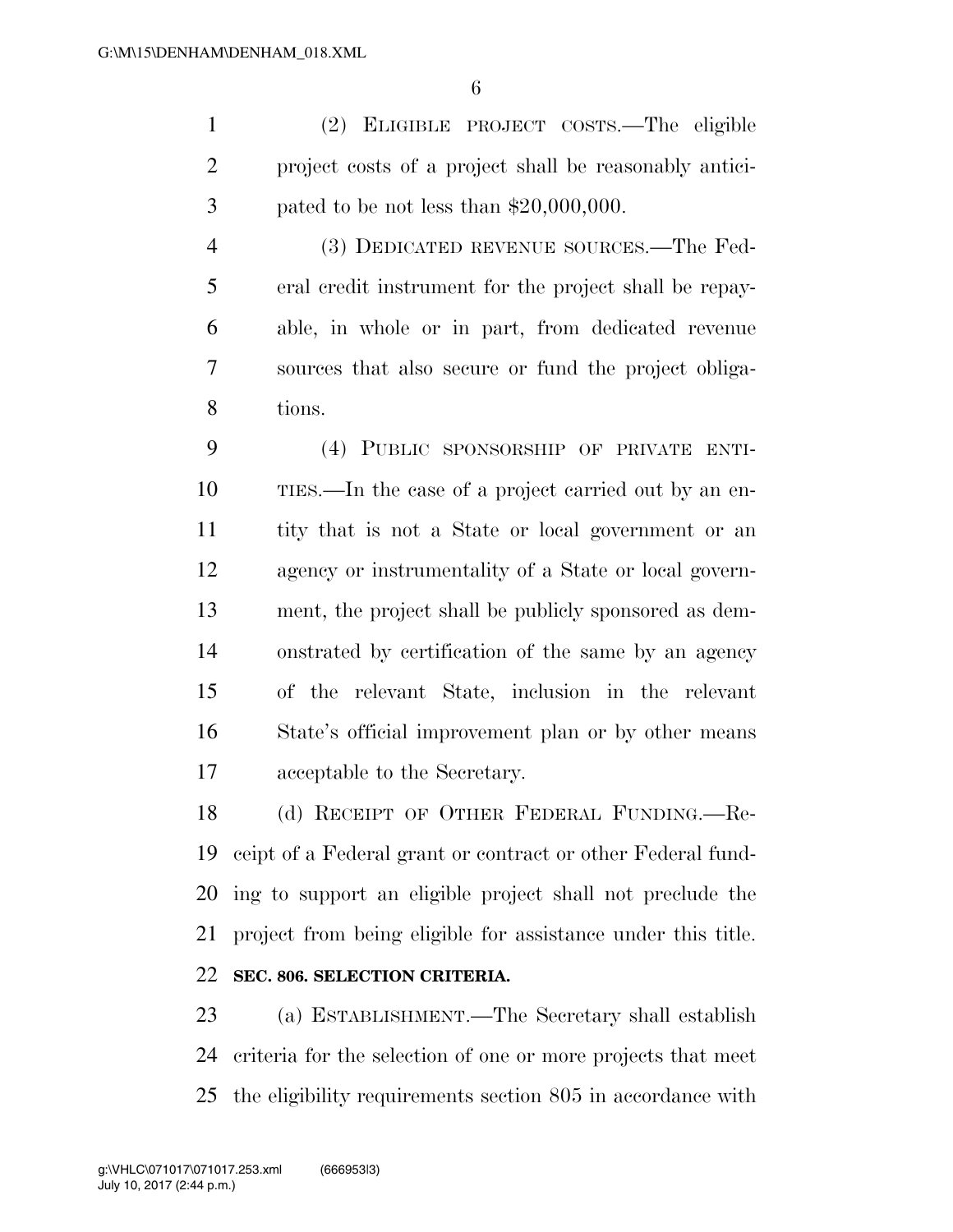paragraph (2). The Secretary may enter into a master credit agreement for a projects secured by a common secu-rity pledge on terms acceptable to the Secretary.

 (b) CRITERIA.—The selection criteria shall include the following:

 (1) The extent to which the project is nationally or regionally significant.

 (2) The extent to which assistance under this section would foster innovative public-private part- nerships and attract private debt or equity invest-ment.

 (3) The likelihood that assistance under this section would enable the project to proceed at an earlier date than the project would otherwise be able to proceed.

 (4) The extent to which the project uses new or innovative approaches.

 (5) The amount of budget authority required to fund the Federal credit instrument made available under this title.

 (6) The extent to which the project helps main-tain or protect the environment.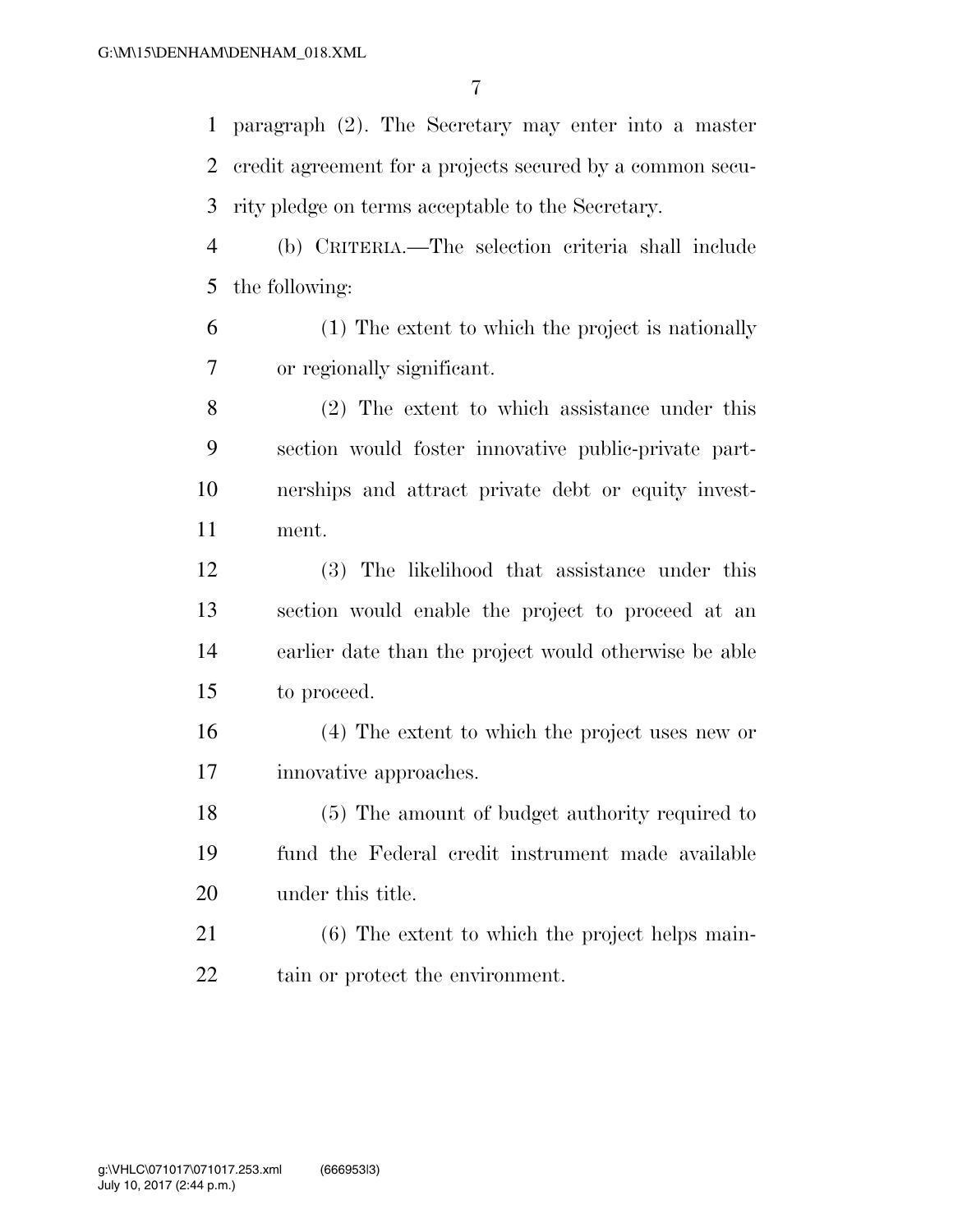#### **SEC. 807. FEDERAL REQUIREMENTS.**

 Nothing in this section supersedes the applicability of other requirements of Federal law (including regula-tions).

#### **SEC. 808. SECURED LOANS.**

(a) AGREEMENTS.—

 (1) IN GENERAL.—Subject to paragraphs (2) through (4), the Secretary may enter into agree- ments with one or more obligors to make secured loans, the proceeds of which shall be used—

 (A) to finance eligible project costs of any project selected under section 806;

 (B) to refinance interim construction fi- nancing of eligible project costs of any project selected under section 806; or

 (C) to refinance long-term project obliga- tions or Federal credit instruments, if that refi- nancing provides additional funding capacity for the completion, enhancement, or expansion of any project that is selected under section 806. (2) LIMITATION ON REFINANCING OF INTERIM CONSTRUCTION FINANCING.—A secured loan under paragraph (1) shall not be used to refinance interim construction financing under paragraph (1)(B)—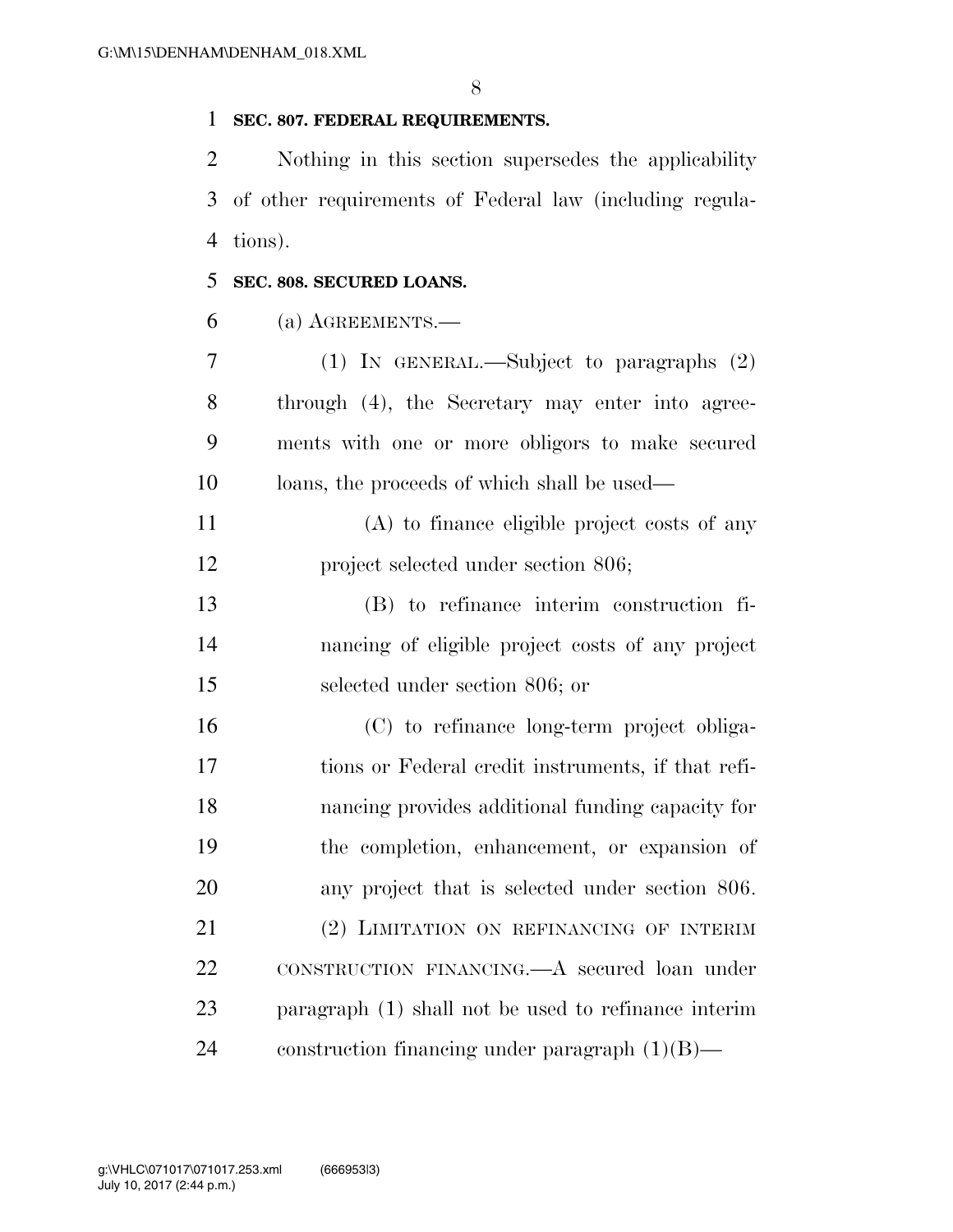| $\mathbf{1}$   | $(A)$ if the maturity of such interim con-             |
|----------------|--------------------------------------------------------|
| $\overline{2}$ | struction financing is later than 1 year after         |
| 3              | the substantial completion of the project; and         |
| $\overline{4}$ | (B) later than 1 year after the date of sub-           |
| 5              | stantial completion of the applicable project.         |
| 6              | (3) RISK ASSESSMENT.—Before entering into              |
| 7              | an agreement under this subsection for a secured       |
| 8              | loan, the Secretary, in consultation with the Director |
| 9              | of the Office of Management and Budget shall deter-    |
| 10             | mine an appropriate capital reserve subsidy amount     |
| 11             | for the secured loan, taking into account each such    |
| 12             | preliminary rating opinion letter.                     |
| 13             | INVESTMENT-GRADE RATING<br>(4)<br>REQUIRE-             |
| 14             | MENT.—The execution of a secured loan under this       |
| 15             | section shall be contingent on receipt by the senior   |
| 16             | obligations of the project secured by the same rev-    |
| 17             | enue pledge of an investment-grade rating from at      |
| 18             | least one rating agency.                               |
| 19             | (b) TERMS AND LIMITATIONS.—                            |
| 20             | $(1)$ IN GENERAL.—A secured loan provided for          |
| 21             | a project under this section shall be subject to such  |
| 22             | terms and conditions, and contain such covenants,      |
| 23             | representations, warranties, and requirements (in-     |
| 24             | cluding requirements for audits), as the Secretary     |
| 25             | determines to be appropriate.                          |

July 10, 2017 (2:44 p.m.) g:\VHLC\071017\071017.253.xml (666953|3)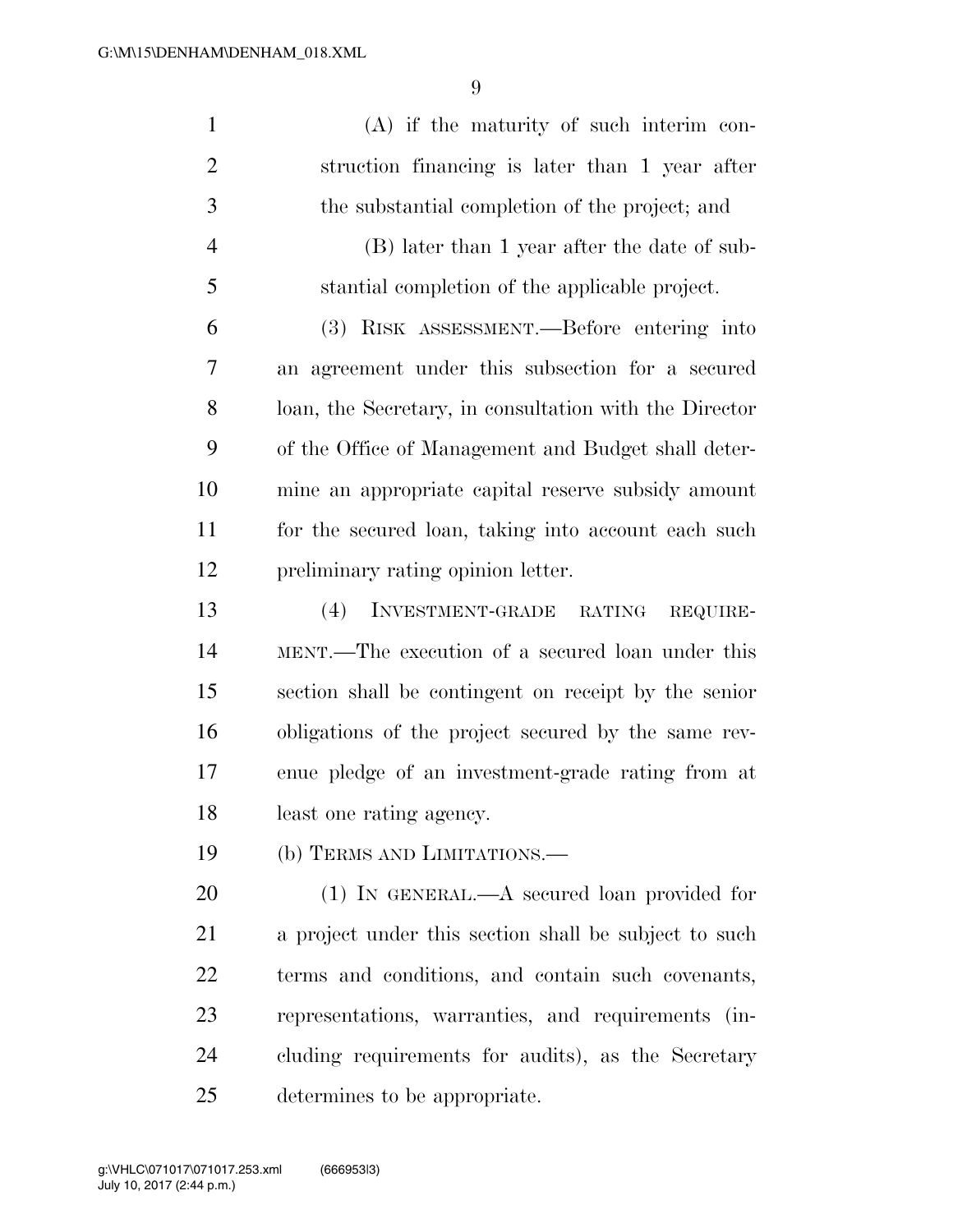| $\mathbf{1}$   | (2) MAXIMUM AMOUNT.—The amount of a se-                |
|----------------|--------------------------------------------------------|
| $\overline{2}$ | cured loan under this section shall not exceed the     |
| 3              | lesser of-                                             |
| $\overline{4}$ | $(A)$ an amount equal to 49 percent of the             |
| 5              | reasonably anticipated eligible project costs; and     |
| 6              | (B) if the secured loan does not receive an            |
| 7              | investment-grade rating, the amount of the sen-        |
| 8              | ior project obligations of the project.                |
| 9              | $(3)$ PAYMENT.—A secured loan under this sec-          |
| 10             | $tion-$                                                |
| 11             | (A) shall be payable, in whole or in part,             |
| 12             | from State or local taxes, user fees, or other         |
| 13             | dedicated revenue sources that also secure the         |
| 14             | senior project obligations of the relevant             |
| 15             | project;                                               |
| 16             | (B) shall include a rate covenant, coverage            |
| 17             | requirement, or similar security feature sup-          |
| 18             | porting the project obligations; and                   |
| 19             | (C) may have a lien on revenues described              |
| 20             | in subparagraph (A), subject to any lien secur-        |
| 21             | ing project obligations.                               |
| 22             | (4) INTEREST RATE.—The interest rate on a              |
| 23             | secured loan under this section shall not be less than |
| 24             | a rate equal to the yield on United States Treasury    |
| 25             | securities of a similar maturity to the maturity of    |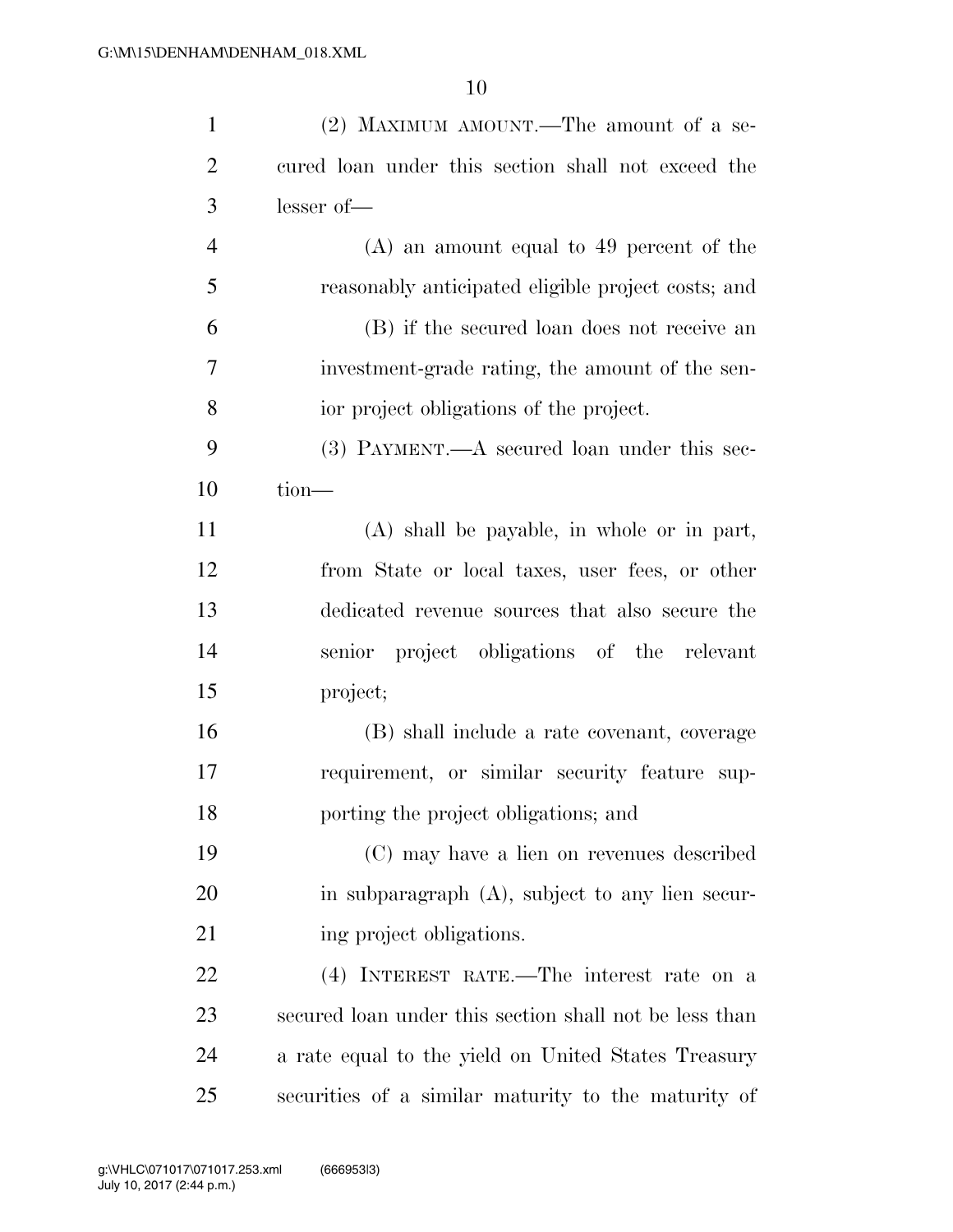| $\mathbf{1}$   | the secured loan on the date of execution of the loan       |
|----------------|-------------------------------------------------------------|
| 2              | agreement.                                                  |
| 3              | (5) MATURITY DATE.—The final maturity date                  |
| $\overline{4}$ | of a secured loan under this section shall be not           |
| 5              | later than the earlier of—                                  |
| 6              | $(A)$ 35 years after the date of substantial                |
| 7              | completion of the relevant project; and                     |
| 8              | (B) the final day of the useful life of the                 |
| 9              | capital asset being financed.                               |
| 10             | NONSUBORDINATION.—A secured<br>(6)<br>loan                  |
| 11             | under this section shall not be subordinated to the         |
| 12             | claims of any holder of project obligations in the          |
| 13             | event of bankruptcy, insolvency, or liquidation of the      |
| 14             | obligor.                                                    |
| 15             | (7) FEES.—The Secretary may establish fees,                 |
| 16             | as provided for in section $810(b)$ , at a level sufficient |
| 17             | to cover all or a portion of the costs to the Federal       |
| 18             | Government of making a secured loan under this              |
| 19             | section.                                                    |
| 20             | (8) NON-FEDERAL SHARE.—The proceeds of a                    |
| 21             | secured loan under this section may be used to pay          |
| 22             | any non-Federal share of project costs required if          |
| 23             | the loan is repayable from non-Federal funds.               |
| 24             | MAXIMUM FEDERAL INVOLVEMENT.-For<br>(9)                     |
| 25             | each project for which assistance is provided under         |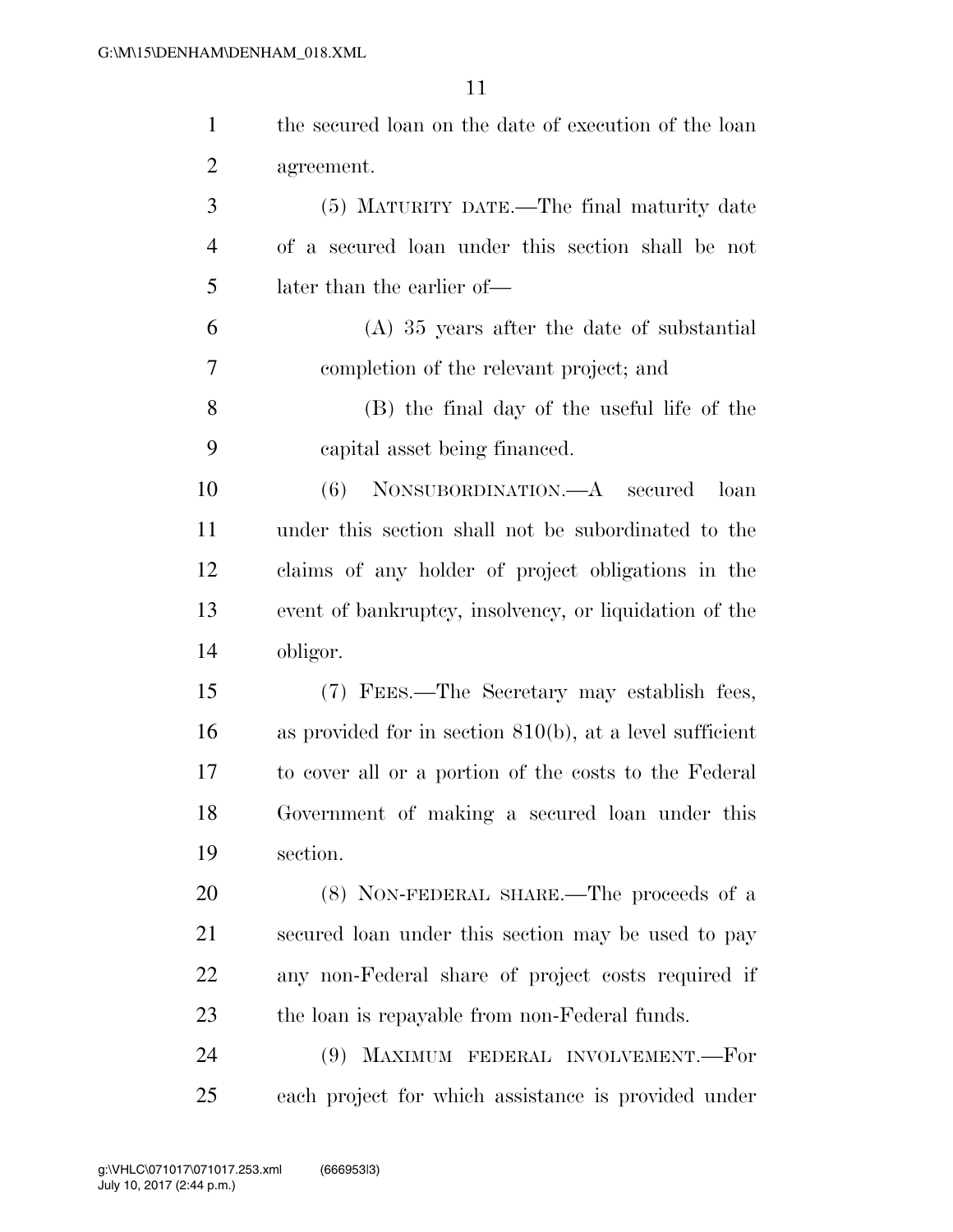this title, the total amount of Federal assistance from all sources, including the assistance provided under this title, shall not exceed 80 percent of the total project cost.

(c) REPAYMENT.—

 (1) SCHEDULE.—The Secretary shall establish a repayment schedule for each secured loan provided under this section, based on the projected cash flow from project revenues, other repayment sources, and the useful life of the project.

 (2) COMMENCEMENT.—Scheduled loan repay- ment of principal or interest on a secured loan under this section shall commence not later than 5 years after the date of substantial completion of the project.

(3) DEFERRED PAYMENTS.—

 (A) AUTHORIZATION.—If, at any time after the date of substantial completion of a project for which a secured loan is provided under this section, the project is unable to gen- erate sufficient revenues to pay the scheduled loan repayments of principal and interest on the secured loan, the Secretary may allow the obli-24 gor, subject to subparagraph  $(C)$ , to add unpaid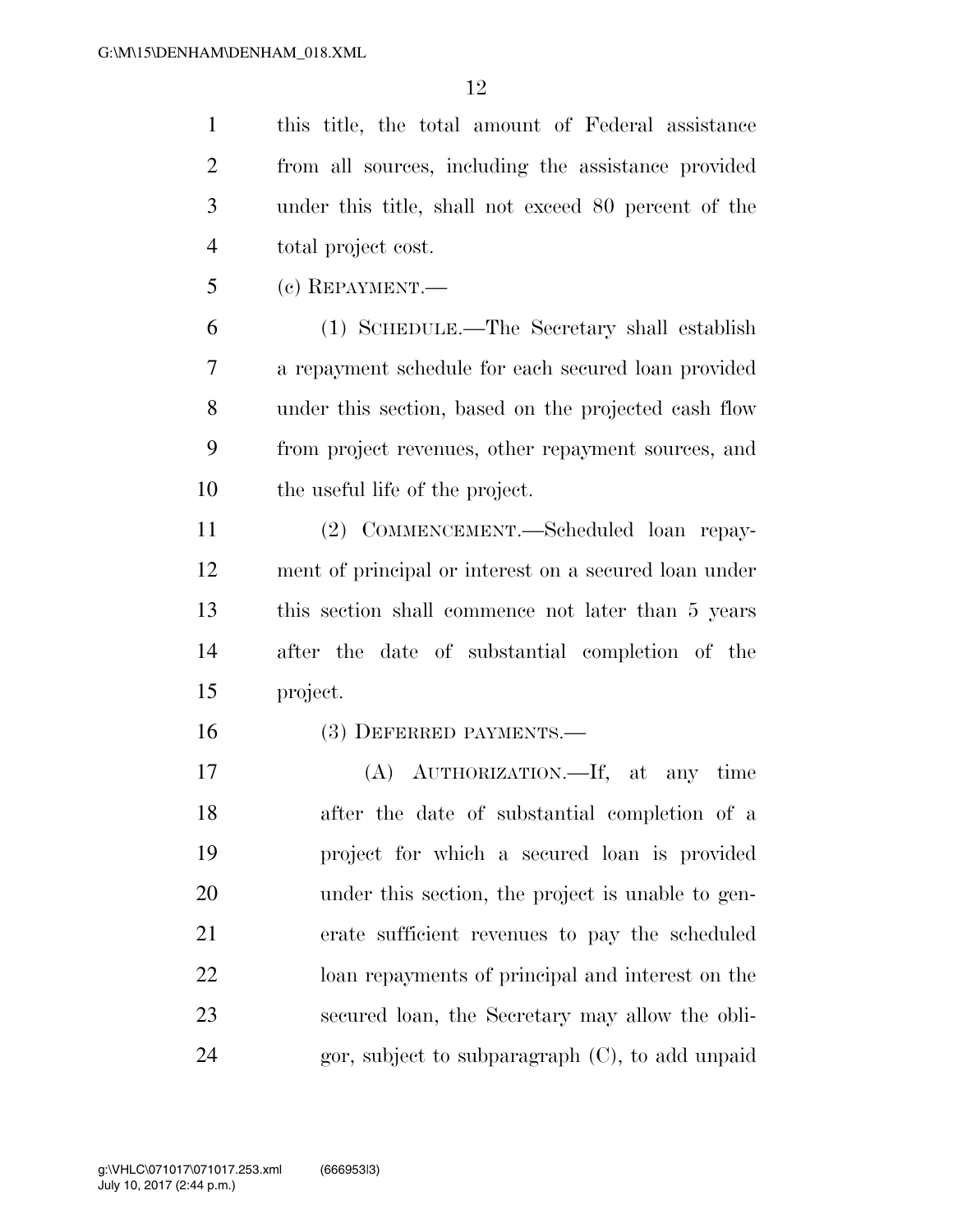| $\mathbf{1}$   | principal and interest to the outstanding bal-   |
|----------------|--------------------------------------------------|
| $\overline{2}$ | ance of the secured loan.                        |
| 3              | (B) INTEREST.—Any payment deferred               |
| $\overline{4}$ | under subparagraph $(A)$ shall—                  |
| 5              | (i) continue to accrue interest in ac-           |
| 6              | cordance with subsection $(b)(4)$ until fully    |
| $\overline{7}$ | repaid; and                                      |
| 8              | (ii) be scheduled to be amortized over           |
| 9              | the remaining term of the secured loan.          |
| 10             | $(C)$ CRITERIA.—                                 |
| 11             | (i) IN GENERAL.—Any payment defer-               |
| 12             | ral under subparagraph (A) shall be con-         |
| 13             | tingent on the project meeting such cri-         |
| 14             | teria as the Secretary may establish.            |
| 15             | REPAYMENT STANDARDS.—The<br>(ii)                 |
| 16             | criteria established under clause (i) shall      |
| 17             | include standards for reasonable assurance       |
| 18             | of repayment.                                    |
| 19             | (4) PREPAYMENT.                                  |
| 20             | (A) USE OF EXCESS REVENUES.—Any ex-              |
| 21             | that remain after satisfying<br>revenues<br>cess |
| 22             | scheduled debt service requirements on the       |
| 23             | project obligations and secured loan and all de- |
| 24             | posit requirements under the terms of any trust  |
| 25             | agreement, bond resolution, or similar agree-    |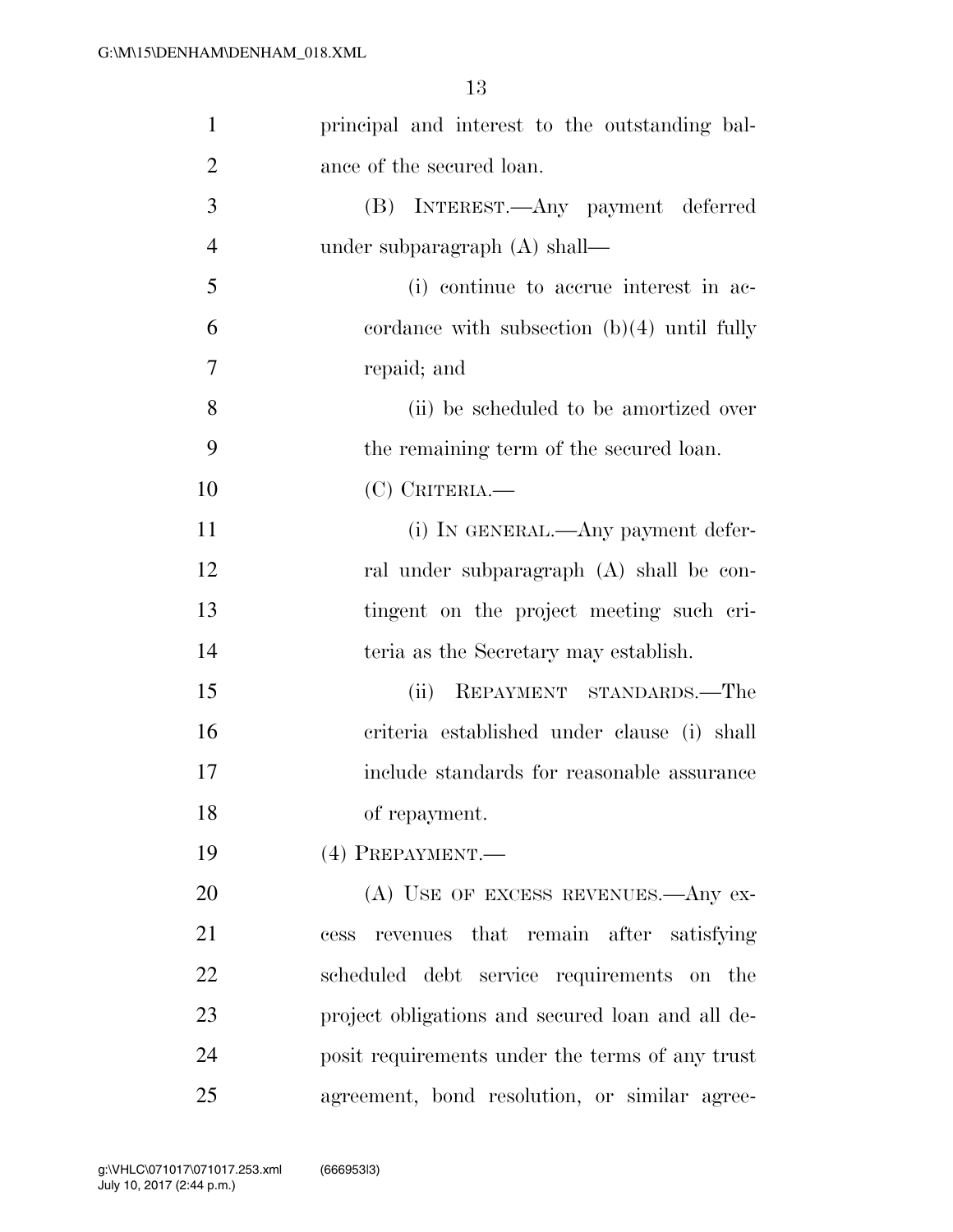ment securing project obligations may be ap- plied annually to prepay a secured loan under this section without penalty.

 (B) USE OF PROCEEDS OF REFI- NANCING.—A secured loan under this section may be prepaid at any time without penalty from the proceeds of refinancing from non-Fed-eral funding sources.

9 (d) SALE OF SECURED LOANS.—

 (1) IN GENERAL.—Subject to paragraph (2), as soon as practicable after the date of substantial completion of a project and after providing a notice to the obligor, the Secretary may sell to another en- tity or reoffer into the capital markets a secured loan for a project under this section, if the Secretary determines that the sale or reoffering can be made on favorable terms.

 (2) CONSENT OF OBLIGOR.—In making a sale or reoffering under paragraph (1), the Secretary may not change the original terms and conditions of the secured loan without the written consent of the obligor.

(e) LOAN GUARANTEES.—

 (1) IN GENERAL.—The Secretary may provide a loan guarantee to a lender in lieu of making a se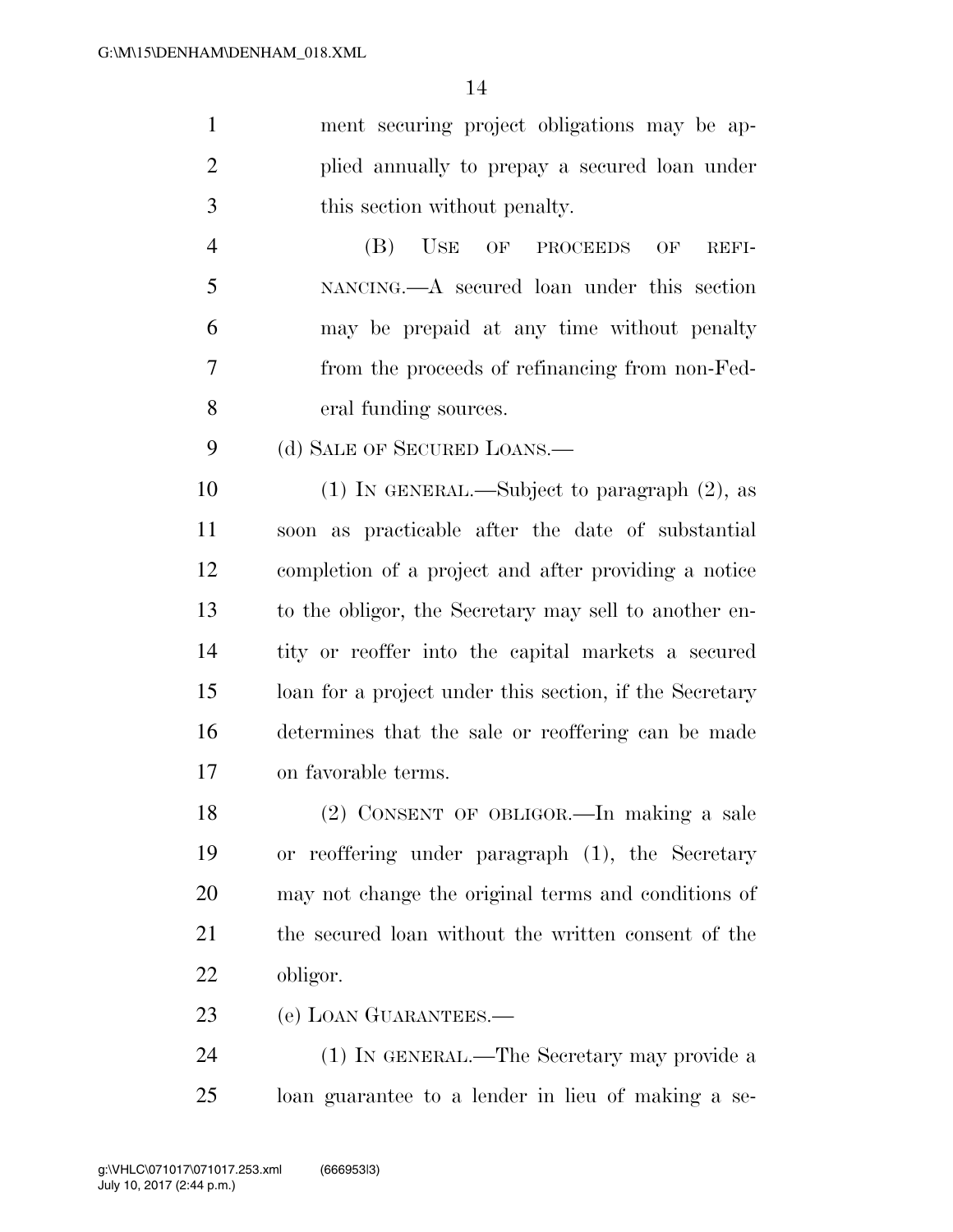cured loan under this section, if the Secretary deter- mines that the budgetary cost of the loan guarantee is substantially the same as that of a secured loan.

 (2) TERMS.—The terms of a loan guarantee provided under this subsection shall be consistent with the terms required under this section for a se- cured loan, except that the rate on the guaranteed loan and any prepayment features shall be nego- tiated between the obligor and the lender, with the consent of the Secretary.

#### **SEC. 809. PROGRAM ADMINISTRATION.**

 (a) REQUIREMENT.—The Secretary shall establish a uniform system to service the Federal credit instruments made available under this title.

(b) SERVICER.—

 (1) IN GENERAL.—The Secretary may appoint a financial entity to assist the Secretary in servicing the Federal credit instruments provided under this title.

 (2) DUTIES; FEE.—A servicer appointed under paragraph (1) shall—

 (A) act as the agent for the Secretary; and (B) receive a servicing fee, subject to ap-proval by the Secretary.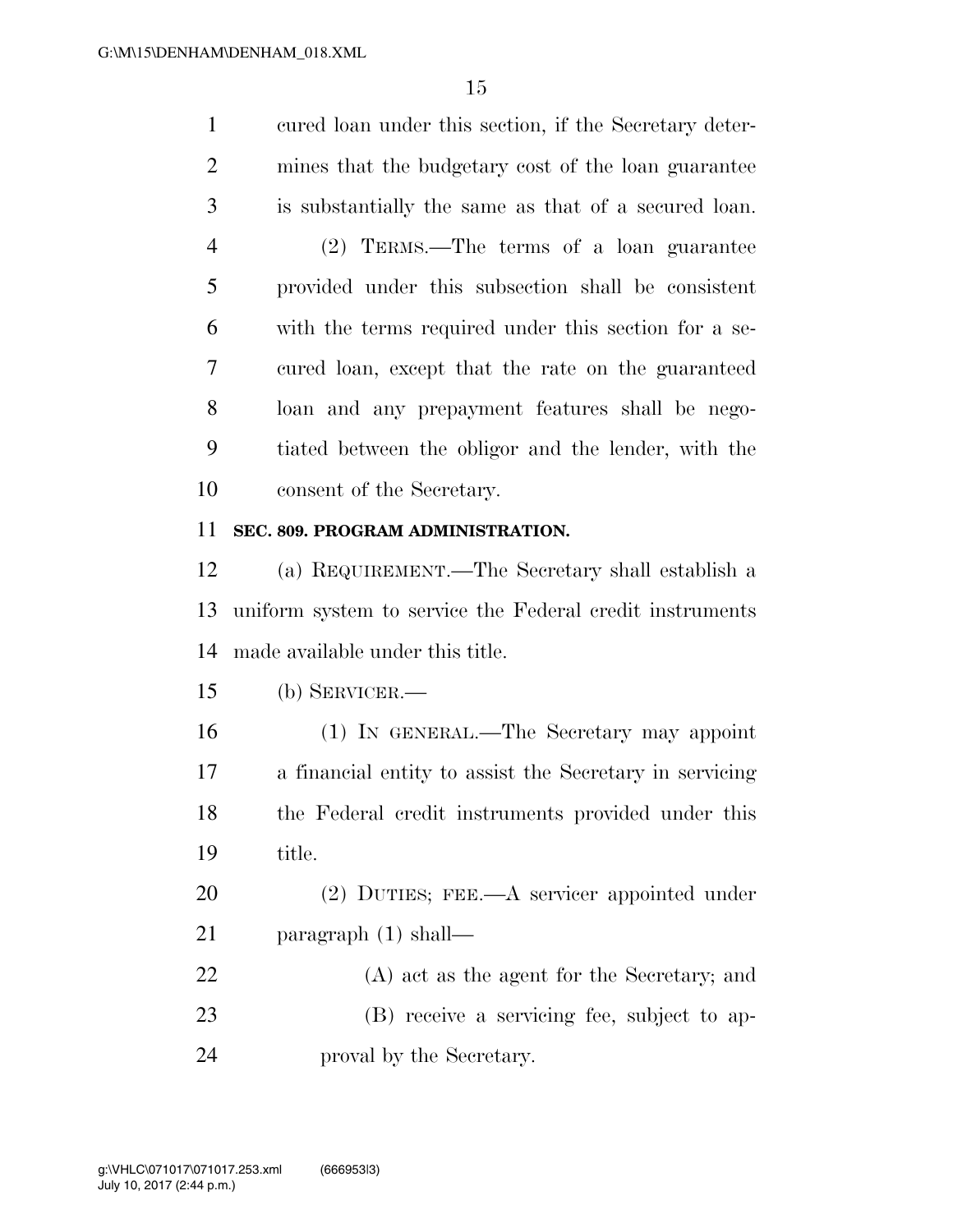(c) ASSISTANCE FROM EXPERTS.—The Secretary may retain the services, including counsel, of any organi- zation or entity with expertise in the field of municipal and project finance to assist in the underwriting and serv- icing of Federal credit instruments provided under this title.

#### **SEC. 810. STATE, TRIBAL, AND LOCAL PERMITS.**

 The provision of financial assistance for a project under this title shall not—

 (1) relieve any recipient of the assistance of any obligation to obtain any required State, local, or tribal permit or approval with respect to the project; (2) limit the right of any unit of State, local, or tribal government to approve or regulate any rate of return on private equity invested in the project; or

 (3) otherwise supersede any State, local, or tribal law (including any regulation) applicable to the construction or operation of the project.

#### **SEC. 811. REGULATIONS.**

 The Secretary may promulgate such regulations as the Secretary determines to be appropriate to carry out this title.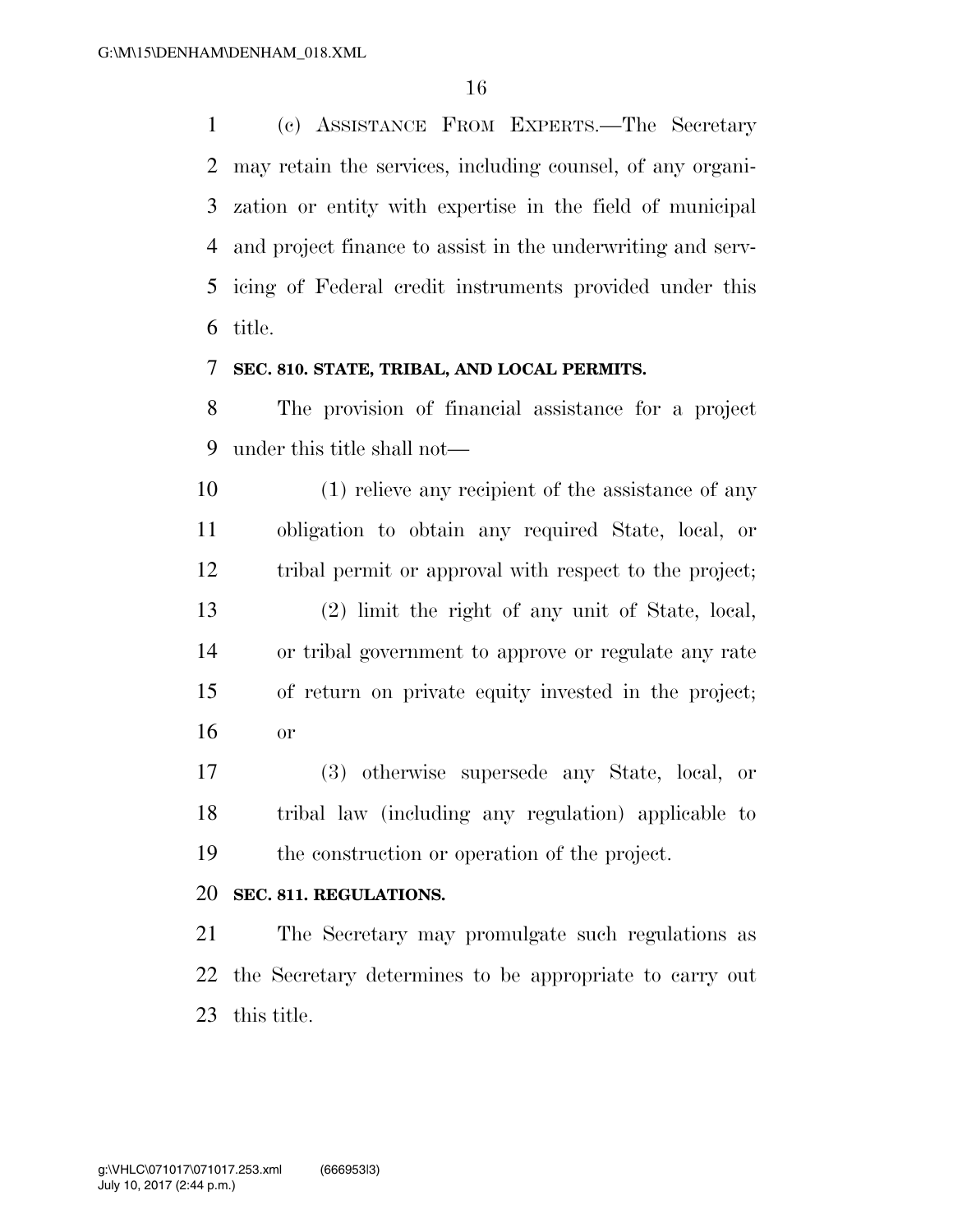#### **SEC. 812. FUNDING.**

 There is authorized to be appropriated \$25,000,000 to each of the Secretary and the Administrator to carry out this title, to remain available until expended.

## **SEC. 813. REPORT TO CONGRESS ON PILOT PROJECT IM-PLEMENTATION.**

 Not later than 2 years after the date of enactment of this Act, and every 2 years thereafter, the Secretary shall submit to the Committee on Energy and Natural Re- sources of the Senate and the Committee on Natural Re- sources of the House of Representatives a report summa- rizing the financial performance of the projects that are receiving, or have received, assistance under this title, in- cluding an assessment of whether the objectives of this title are being met.

#### **SEC. 814. FINANCING.**

 No project receiving Federal credit assistance under this title may be financed (directly or indirectly), in whole or in part, with proceeds of any obligation—

 (1) the interest on which is exempt from the tax imposed those provisions of the Internal Revenue Code of 1986 found in chapter 1 of title 26 of the United States Code; or

 (2) with respect to which credit is allowable under those provisions of the Internal Revenue Code of 1986 found in subpart I or J of part IV of sub-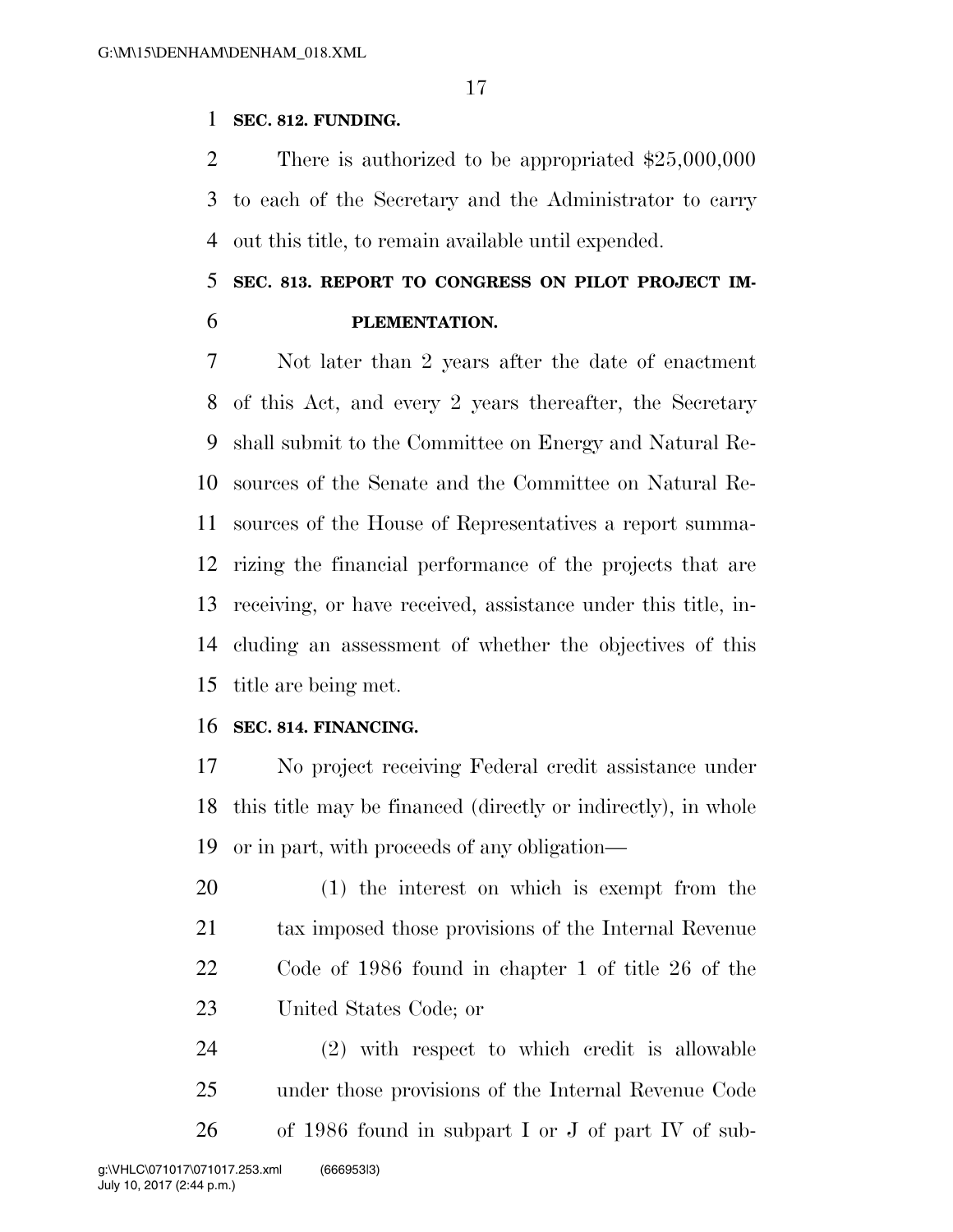| $\mathbf{1}$   | chapter A of chapter 1 of title $26$ of the United      |
|----------------|---------------------------------------------------------|
| $\overline{2}$ | States Code.                                            |
| 3              | SEC. 815. DEFINITIONS.                                  |
| 4              | In this title:                                          |
| 5              | (1) ELIGIBLE ENTITY.—The term "eligible enti-           |
| 6              | $ty''$ means—                                           |
| 7              | $(A)$ a corporation;                                    |
| 8              | (B) a partnership;                                      |
| 9              | (C) a joint venture;                                    |
| 10             | $(D)$ a trust;                                          |
| 11             | (E) a State, local or non-Federal govern-               |
| 12             | mental entity, agency, or instrumentality; and          |
| 13             | (F) a conservancy district, irrigation dis-             |
| 14             | trict, canal company, mutual water company,             |
| 15             | water users' association, Indian tribe, agency          |
| 16             | created by interstate compact, or any other en-         |
| 17             | tity that has the capacity to contract with the         |
| 18             | United States under Federal reclamation law.            |
| 19             | (2) ELIGIBLE PROJECT COSTS.—The term "eli-              |
| 20             | gible project costs" means the total cost of activities |
| 21             | deemed eligible for assistance in section $806(b)$ of   |
| 22             | this title.                                             |
| 23             | (3) FEDERAL CREDIT INSTRUMENT.—The term                 |
| 24             | "Federal credit instrument" means a secured loan        |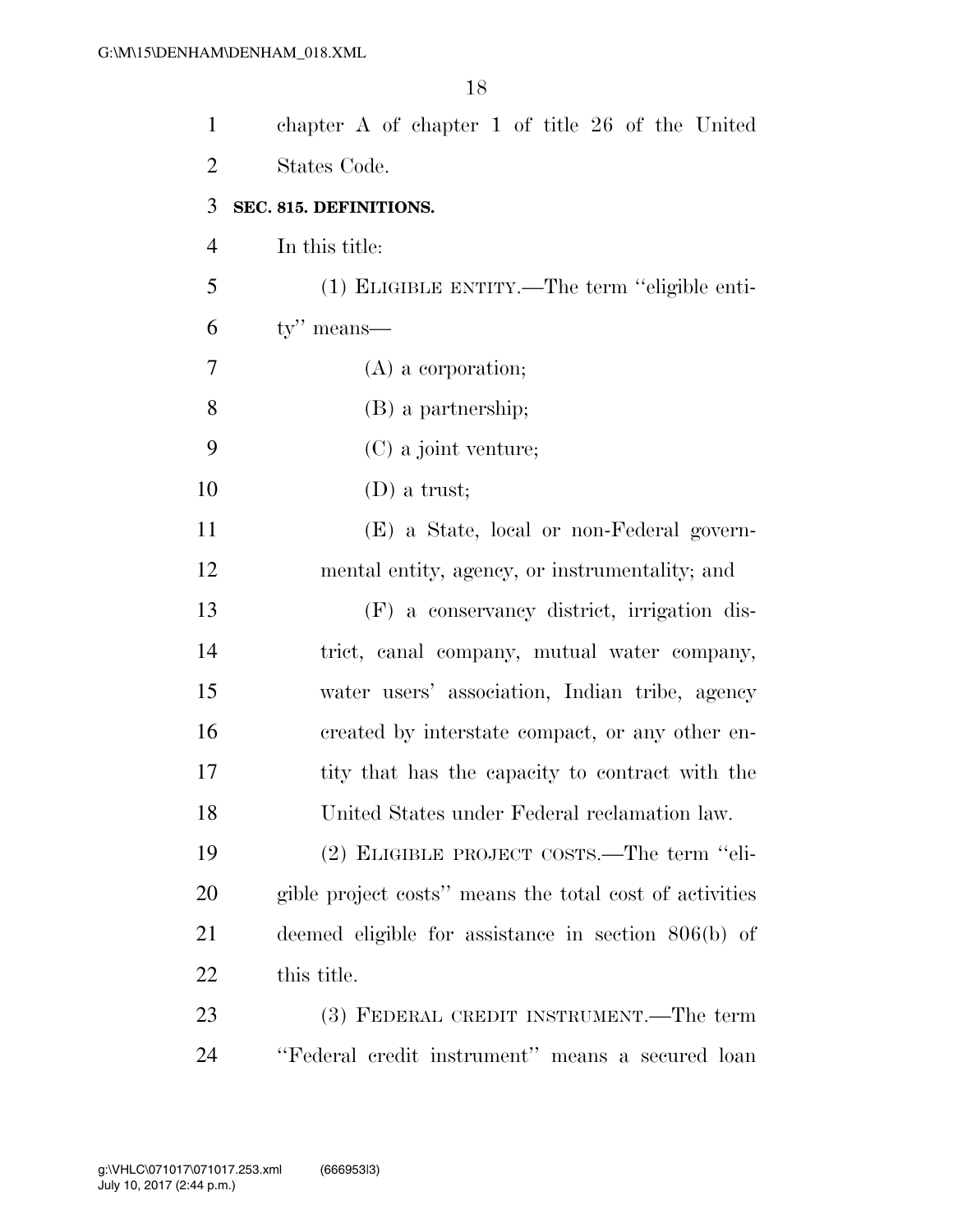| $\mathbf{1}$   | or loan guarantee authorized to be made available   |
|----------------|-----------------------------------------------------|
| $\overline{2}$ | under this title with respect to a project.         |
| 3              | (4) INVESTMENT-GRADE RATING.—The<br>term            |
| 4              | "investment-grade rating" means a rating of BBB     |
| 5              | minus, Baa3, bbb minus, BBB (low), or higher as     |
| 6              | assigned by a rating agency to project obligations. |
| 7              | $(5)$ LENDER.—                                      |
| 8              | (A) IN GENERAL.—The term "lender"                   |
| 9              | means any non-Federal qualified institutional       |
| 10             | buyer (as defined in section $230.144A(a)$ of       |
| 11             | title 17, Code of Federal Regulations (or a suc-    |
| 12             | cessor regulation) (commonly known as "Rule"        |
| 13             | $144A(a)$ of the Securities and Exchange Com-       |
| 14             | mission" and issued under the Securities Act of     |
| 15             | 1933 (15 U.S.C. 77a et seq.))).                     |
| 16             | (B) INCLUSIONS.—The term "lender" in-               |
| 17             | cludes-                                             |
| 18             | (i) a qualified retirement plan (as de-             |
| 19             | fined in section 4974 of the Internal Rev-          |
| 20             | enue Code of 1986) that is a qualified in-          |
| 21             | stitutional buyer; and                              |
| 22             | (ii) a governmental plan (as defined in             |
| 23             | section 414 of the Internal Revenue Code            |
| 24             | of 1986) that is a qualified institutional          |
| 25             | buyer.                                              |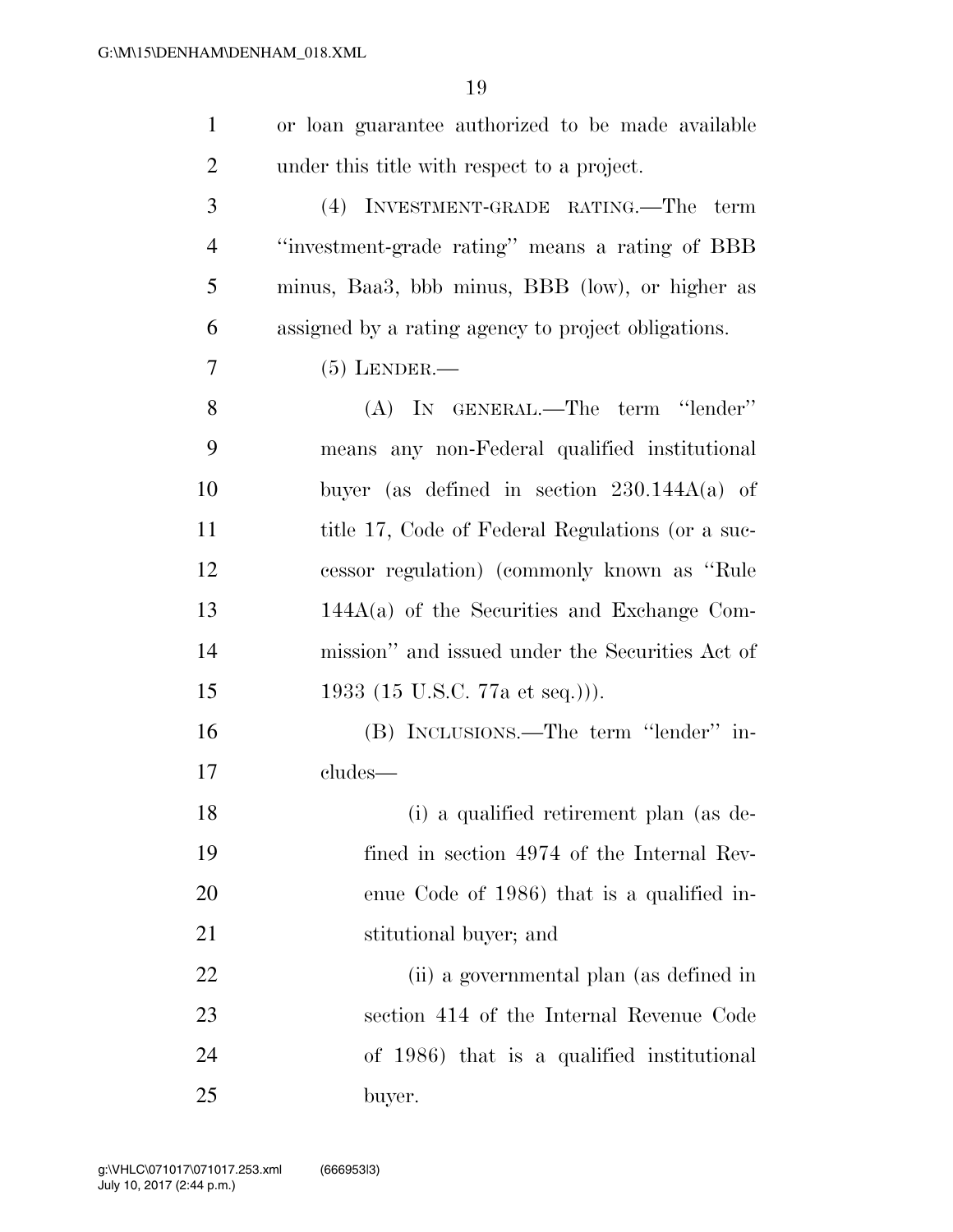(6) LOAN GUARANTEE.—The term ''loan guar- antee'' means any guarantee or other pledge by the Secretary to pay all or part of the principal of, and interest on, a loan or other debt obligation issued by an obligor and funded by a lender. (7) MASTER CREDIT AGREEMENT.—The term ''master credit agreement'' means an Agreement to extend credit assistance for one or more projects se- cured by a common security pledge (which shall re- ceive an investment-grade rating from a rating agen- cy), or for a single project that would— (A) make contingent commitments of one or more secured loans or other Federal credit instruments at future dates, subject to the availability of future funds being made available 16 to carry out this title; (B) establish the maximum amounts and general terms and conditions of the secured loans or other Federal credit instruments; (C) identify the one or more dedicated non-Federal revenue sources that will secure 22 the repayment of the secured loans or secured Federal credit instruments; (D) provide for the obligation of funds for

the secured loans or secured Federal credit in-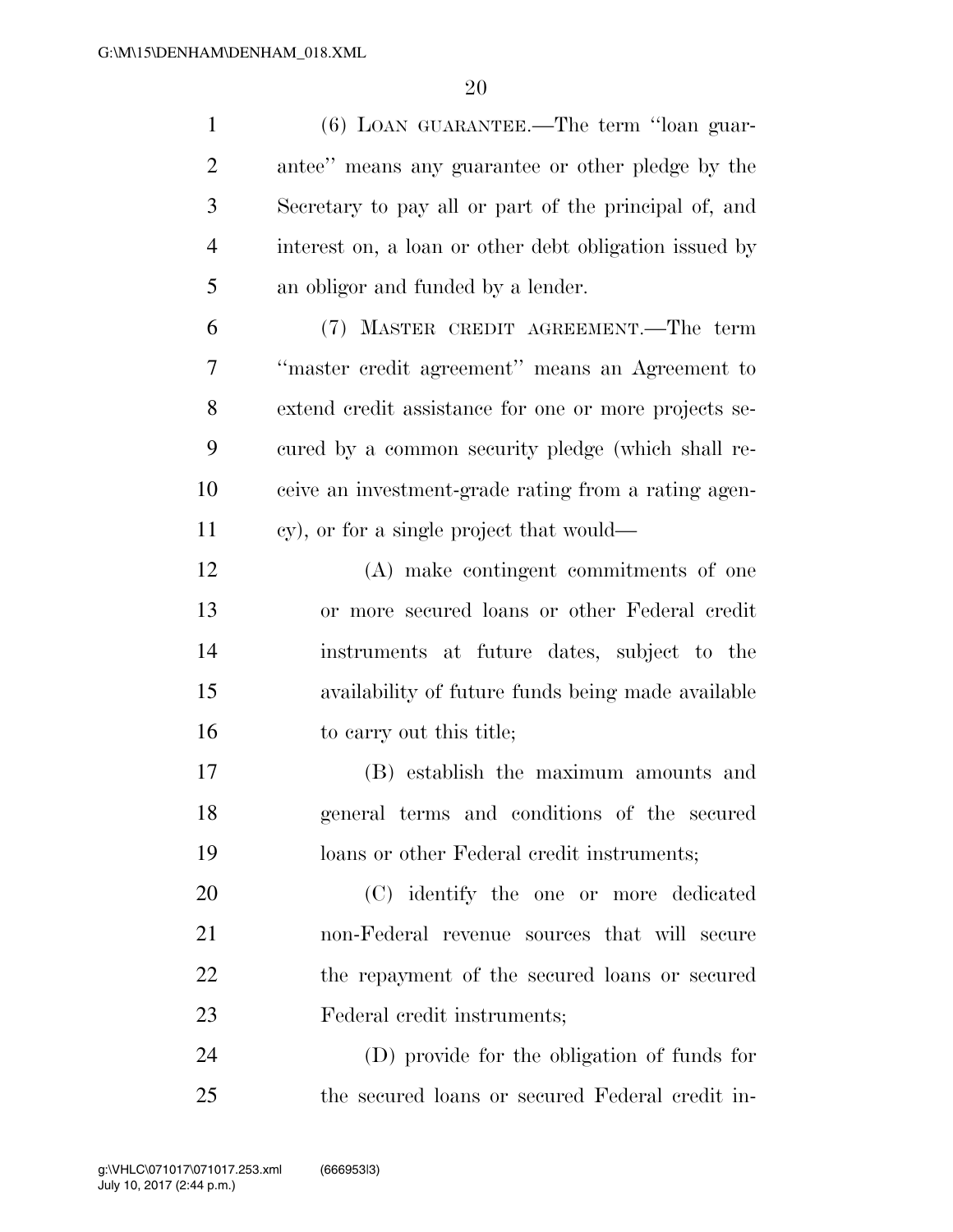| $\mathbf{1}$   | struments after all requirements have been met          |
|----------------|---------------------------------------------------------|
| $\overline{2}$ | for the projects subject to the master credit           |
| 3              | agreement, including—                                   |
| $\overline{4}$ | (i) completion of an environmental im-                  |
| 5              | pact statement or similar analysis required             |
| 6              | under the National Environmental Policy                 |
| $\overline{7}$ | Act of 1969 (42 U.S.C. 4321 et seq.);                   |
| 8              | (ii) compliance with such other re-                     |
| 9              | quirements as are specified in this title;              |
| 10             | and                                                     |
| 11             | (iii) the availability of funds to carry                |
| 12             | out this title; and                                     |
| 13             | (E) require that contingent commitments                 |
| 14             | result in a financial close and obligation of           |
| 15             | eredit assistance not later than 3 years after          |
| 16             | the date of entry into the master credit agree-         |
| 17             | ment, or release of the commitment, unless oth-         |
| 18             | erwise extended by the Secretary.                       |
| 19             | (8) OBLIGOR.—The term "obligor" means an                |
| 20             | eligible entity that is primarily liable for payment of |
| 21             | the principal of, or interest on, a Federal credit in-  |
| 22             | strument.                                               |
| 23             | $(9)$ PROJECT OBLIGATION.—                              |
| 24             | (A) IN GENERAL.—The term "project obli-                 |
| 25             | gation" means any note, bond, debenture, or             |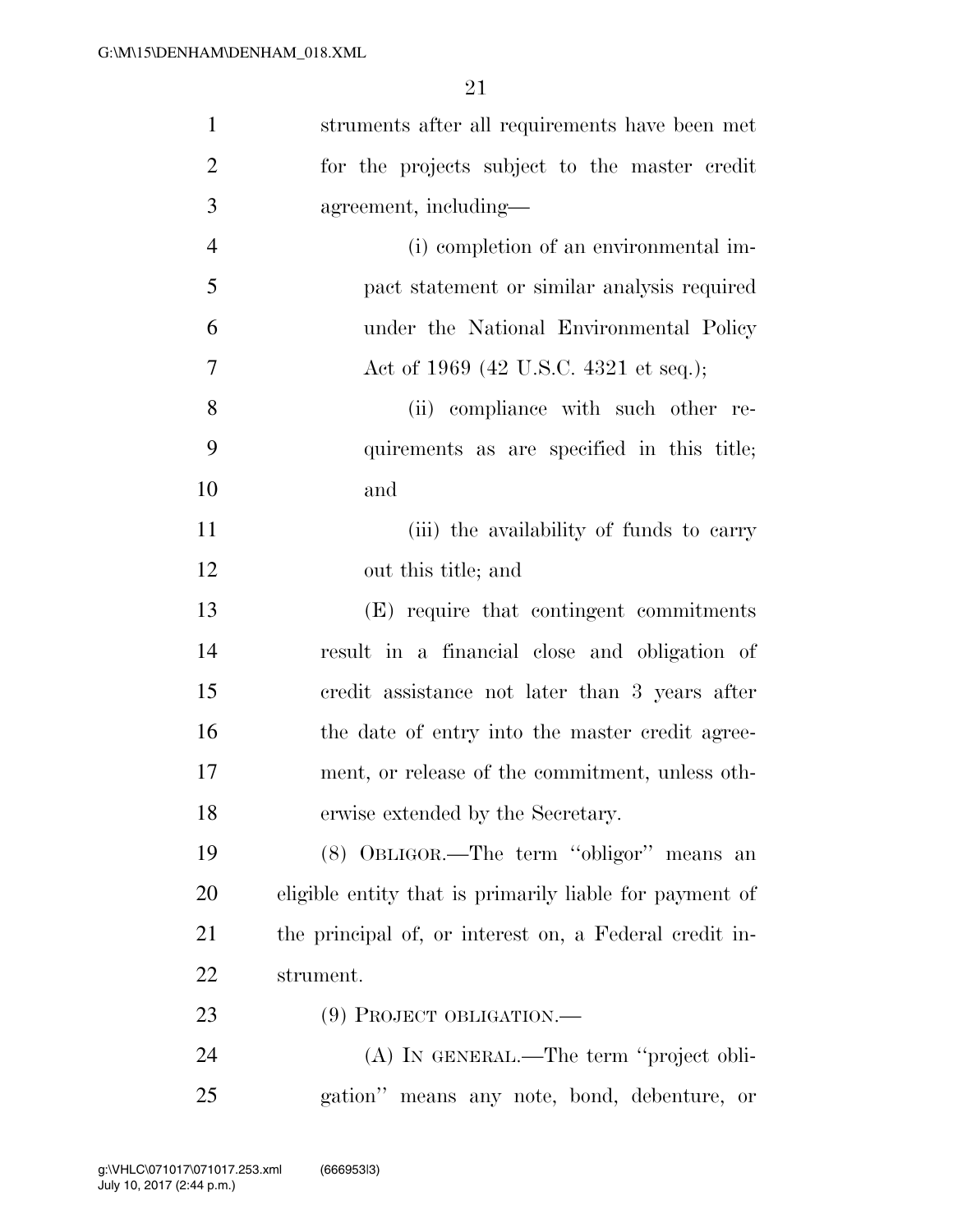| $\mathbf{1}$   | other debt obligation issued by an obligor in          |
|----------------|--------------------------------------------------------|
| $\overline{2}$ | connection with the financing of a project.            |
| 3              | (B) EXCLUSION.—The term "project obli-                 |
| $\overline{4}$ | gation" does not include a Federal credit in-          |
| 5              | strument.                                              |
| 6              | (10) RATING AGENCY.—The term "rating agen-             |
| 7              | cy" means a credit rating agency registered with the   |
| 8              | Securities and Exchange Commission as a nationally     |
| 9              | recognized statistical rating organization (as defined |
| 10             | in section $3(a)$ of the Securities Exchange Act of    |
| 11             | 1934 (15 U.S.C. 78 $e(a)$ )).                          |
| 12             | (11) RECLAMATION STATE.—The term "Rec-                 |
| 13             | lamation State" means any of the following States:     |
| 14             | $(A)$ Arizona;                                         |
| 15             | (B) California;                                        |
| 16             | (C) Colorado;                                          |
| 17             | $(D)$ Idaho;                                           |
| 18             | (E) Kansas;                                            |
| 19             | $(F)$ Montana;                                         |
| 20             | (G) Nebraska;                                          |
| 21             | (H) Nevada;                                            |
| 22             | (I) New Mexico;                                        |
| 23             | (J) North Dakota;                                      |
| 24             | (K) Oklahoma;                                          |
| 25             | $(L)$ Oregon;                                          |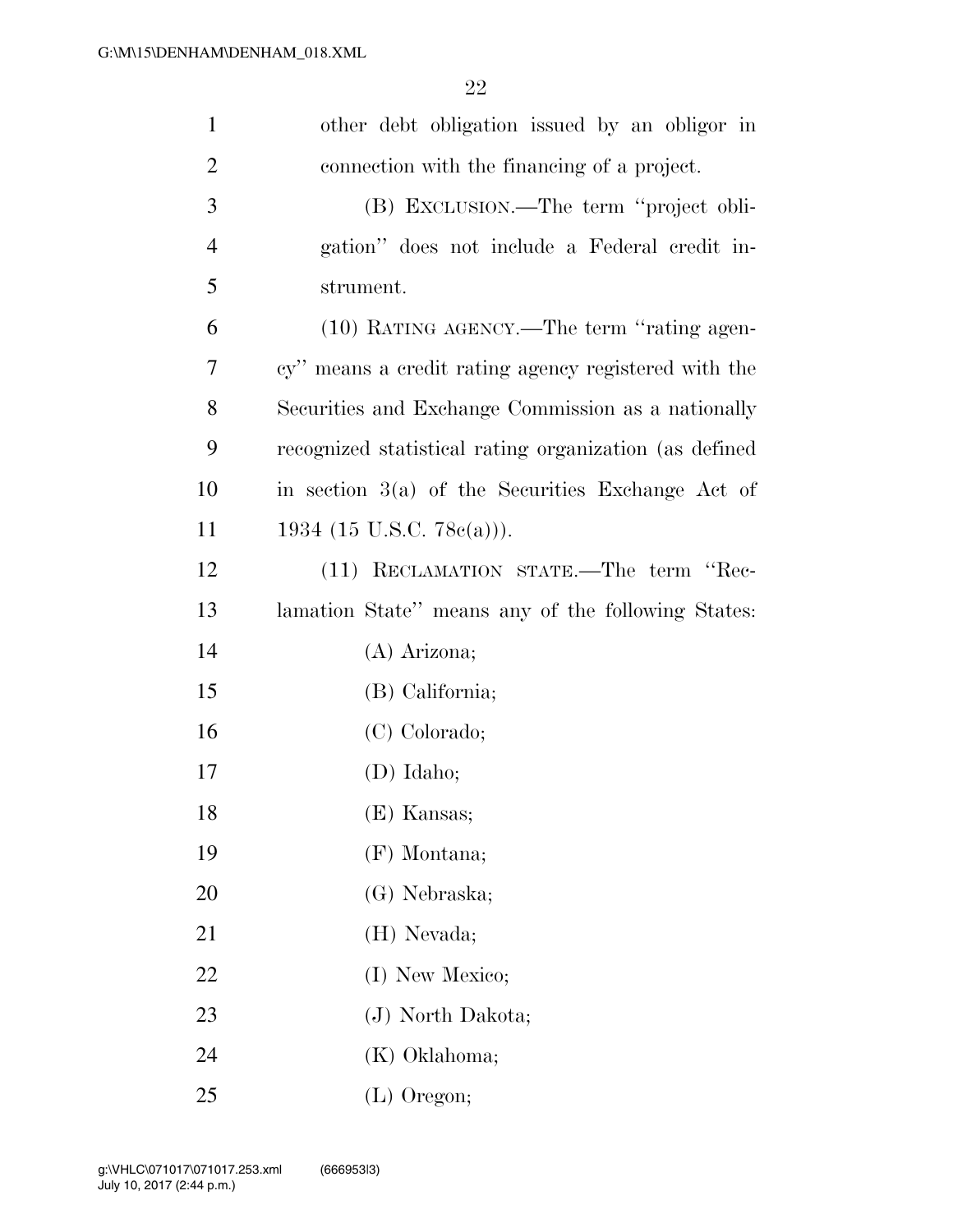| $\mathbf{1}$   | (M) South Dakota;                                     |
|----------------|-------------------------------------------------------|
| $\overline{2}$ | $(N)$ Texas;                                          |
| 3              | $(O)$ Utah;                                           |
| $\overline{4}$ | (P) Washington; and                                   |
| 5              | (Q) Wyoming.                                          |
| 6              | (12) SECRETARY.—The term "Secretary"                  |
| 7              | means the Secretary of the Interior.                  |
| 8              | (13) SECURED LOAN.—The term "secured                  |
| 9              | loan" means a direct loan or other debt obligation    |
| 10             | issued by an obligor and funded by the Secretary in   |
| 11             | connection with the financing of a project under this |
| 12             | title.                                                |
| 13             | (14) SUBSIDY AMOUNT.—The term "subsidy                |
| 14             | amount" means the amount of budget authority suf-     |
| 15             | ficient to cover the estimated long-term cost to the  |
| 16             | Federal Government of a Federal credit instrument,    |
| 17             | as calculated on a net present value basis, excluding |
| 18             | administrative costs and any incidental effects on    |
| 19             | governmental receipts or outlays in accordance with   |
| 20             | the Federal Credit Reform Act of 1990 (2 U.S.C.       |
| 21             | $661$ et seq.).                                       |
| 22             | (15) SUBSTANTIAL COMPLETION.—The term                 |
| 23             | "substantial completion", with respect to a project,  |
| 24             | means-                                                |